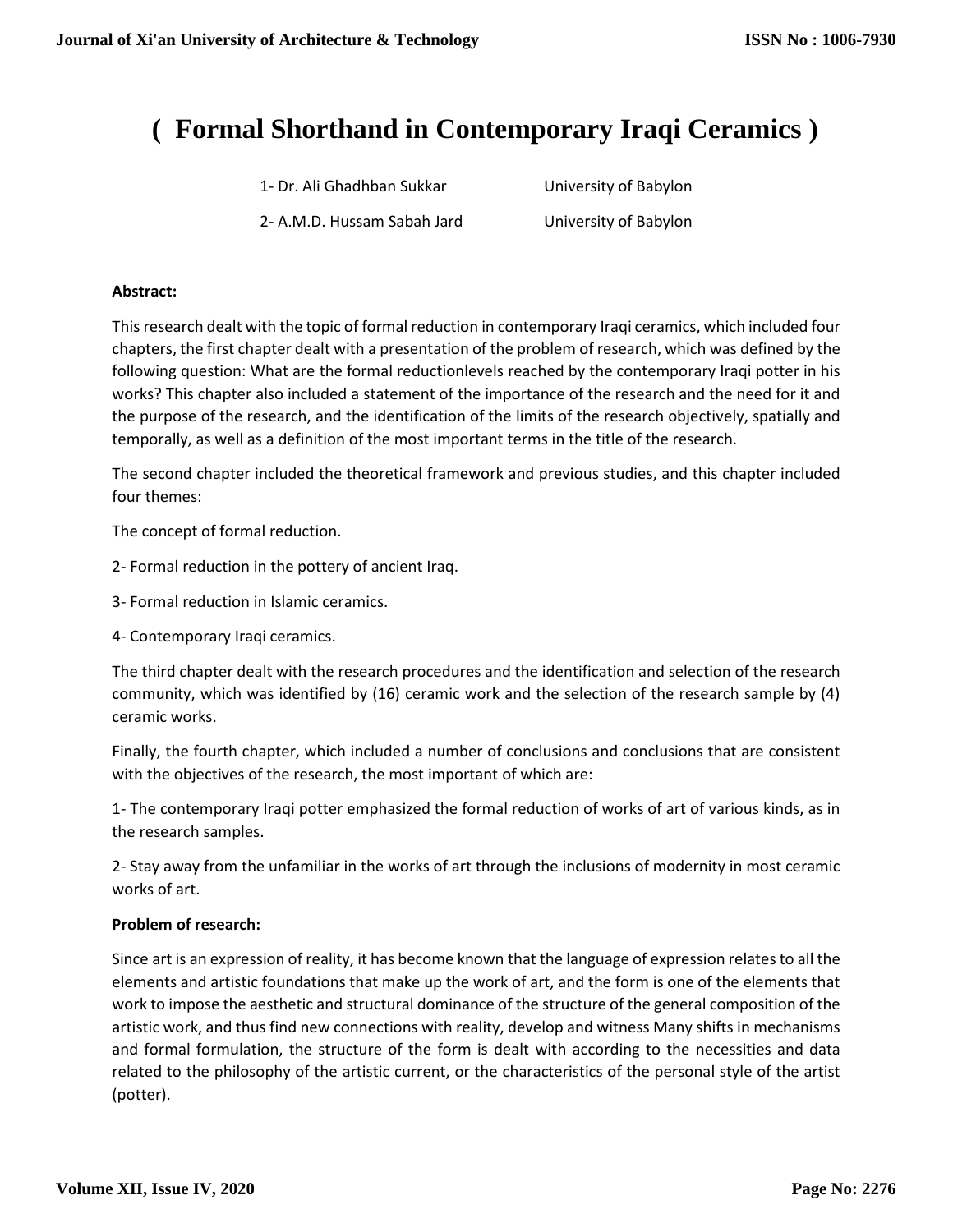The figure is subject as an effective structure in the artistic achievement of contemporary Iraqi ceramics, to clear technical treatments, through which the potter rearranges and organizes the image of that shape, by encoding it at times and stripping it at other times, but in the end it is formulated according to its relation to the idea and composition and the style of potter and crosses Contemporary potter wants to examine the shapes and search their elements to get as many unusual images, in other words, the Iraqi potter reduces the shape, and converts it into various references, so that the structure of the shape is transformed into a set of semantics, each of which is related to a certain meaning and therefore the case Moving from the realistic image of the shape to a certain level of reduction, coupled with the implicit meaning of the idea of form and the vision of the potter.

Hence the origin of the problem of current research by answering the following question:

- What are the formal reduction levels reached by contemporary Iraqi potter sought in his works of art?

### **The importance of research and the need for it**:

1- Represents an attempt to study the concept of formal reduction in the structure of ceramic work and thus to identify the levels of diversity in the process of dealing with the structure of the figure 0

2- The current research is interested in studying the concepts of shorthand, form and semantic references to ideas and concepts related to the structure of contemporary ceramic form in Iraq.

#### **The aim of the research:**

The current research aims to:

Identify the formal reduction in contemporary Iraqi ceramics 0

#### **Search limits:**

The current research is determined by the following:

1- Objective limits: study of contemporary Iraqi ceramic works in accordance with the levels of formal reduction.

2. Temporal boundaries: Research is determined in time from (1985-2005).

3- Spatial boundaries: The search is determined spatially in (Iraq) (Baghdad Center for the Arts, plastic galleries, private collections)

Select terms

#### **1- Shorthand:**

#### **Linguistically:**

Reducing the thing deleted and cutting it, and reducing much to a little (6, 1986, p. 177).

The surrounding dictionary says about the shorthand and shorthand the following:

Reducing: is a quick cut, a prick. Reducing any cut and from which what is mentioned in the hadith of al-Ansar (.. They wanted to cut him down without us..) That is, they are unique to him, as well as to anyone's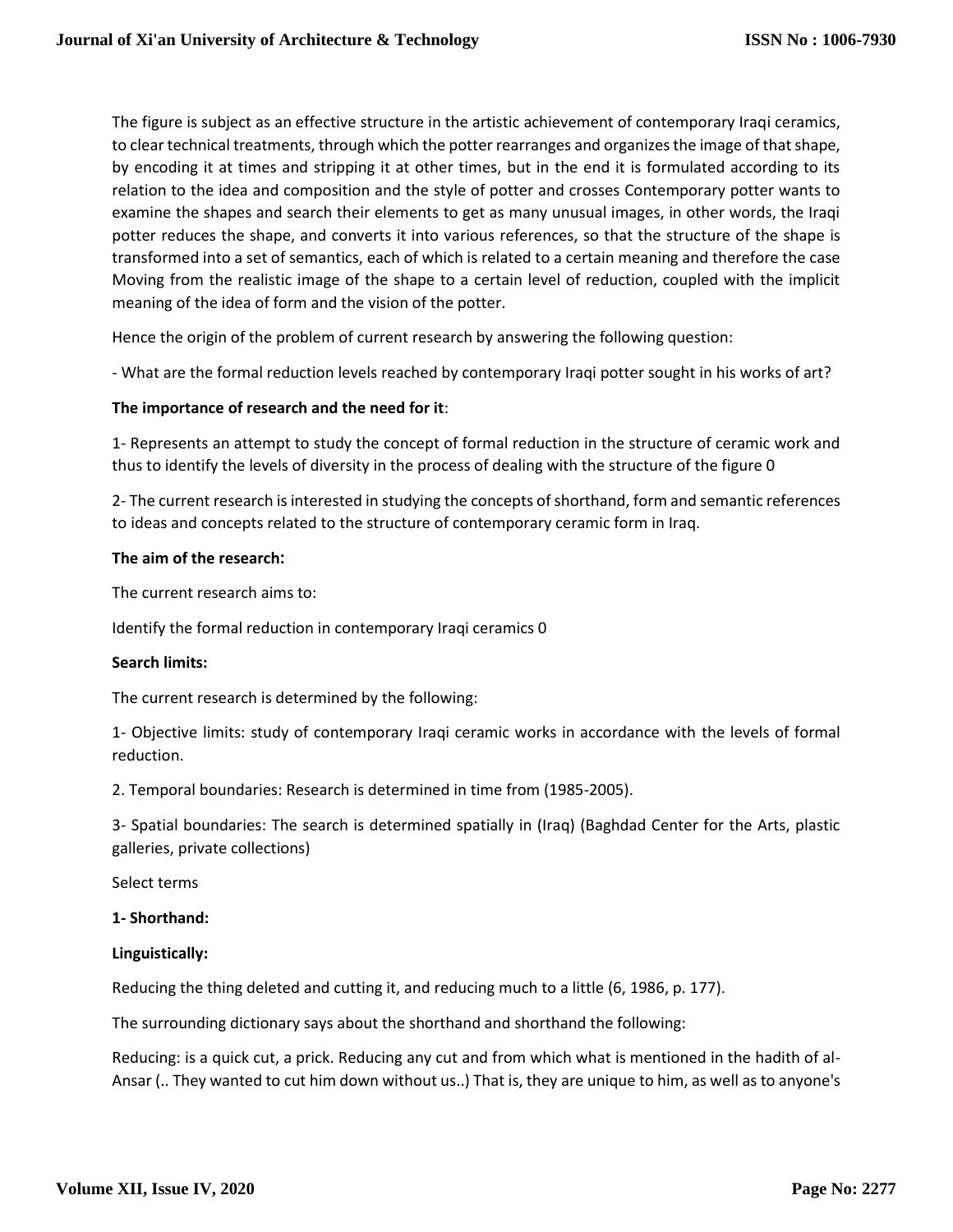talk. (Abdullah bin Abi was snitched from that place..) I.e. single and avoid the rest of the plural (13, 1952, p. 102).

**Terminology:** The concept of shorthand by the general specification is 'a word from which some letters are chosen without others, provided that the letters used in their writing give an indication of the acronym, and it is stipulated that the sum of the letters used in the acronym does not give any meaning to another word (11, BT,p. 15).

## **2- Frama:**

## **Linguistically:**

'The shape means, the likeness, the combination of the shape and shape of the object is its perceived and delusional image and the form of the object depicted, the shape of a picture' (1, BT, p. 398).

## **Terminology:**

The term "form" is quoted from the Latin word Frama in the sense of body, organization or construction, and the form in the artwork is a body and a jewel embodied in a material of materials, be it words, movements, dances, colors or figures, and each work of art has a form and content' (3, 1984, p. 123).

The procedural definition of formal reduction:

It is the sum of deletions and abbreviations that are located on the appearance of the form and its ramifications without disturbing the lessons, meanings and semantics that it conveys mentally without reaching the shape monster to another form that is semantically different.

## **The concept of formal reduction:**

It is the desire to express oneself that drives man to make his art a place of the meeting of the objective and subjective worlds, as he finds a special way between the two that allows him to create a space of private expression by modifying and reducing the problem from its reality to varying degrees. And the reduction of the problem was a characteristic feature of the ancient human arts through which he seeks to summarize the subject and shorten it in its most important features and elements, that the formal reduction was an attempt to get out of the frameworks of reality and break the icon, a desire to put the imprint of the self in the form of the subject, which is the catalyst of the active imagination of man, a margin Artistic freedom since the beginning of creation, the artist depends on the opening of the significance and the addition of the element of tension and artistic attractiveness to the creative work and in it the artist can move the minds of people and push them to meditate in freer and more extensive spaces semantically

There is undoubtedly an aesthetic intellectual crystallization that seeks to achieve creativity, and beauty remained a value of the absolute values sought by man, as is the goal of the artist who seeks to achieve it in his works of art. And since the idea undoubtedly needs a picture or form that embodies it and makes it actually exist to address people, and in order to come up with his beautiful idea, or at least to the maximum extent possible beauty, it was necessary to emphasize the form, it is what will fall on him the artist's work and his creations, which will be subject to analysis and tribulation before The recipient, 'The message of the artist is of great importance inspired by the recipient not only in the sense, but by the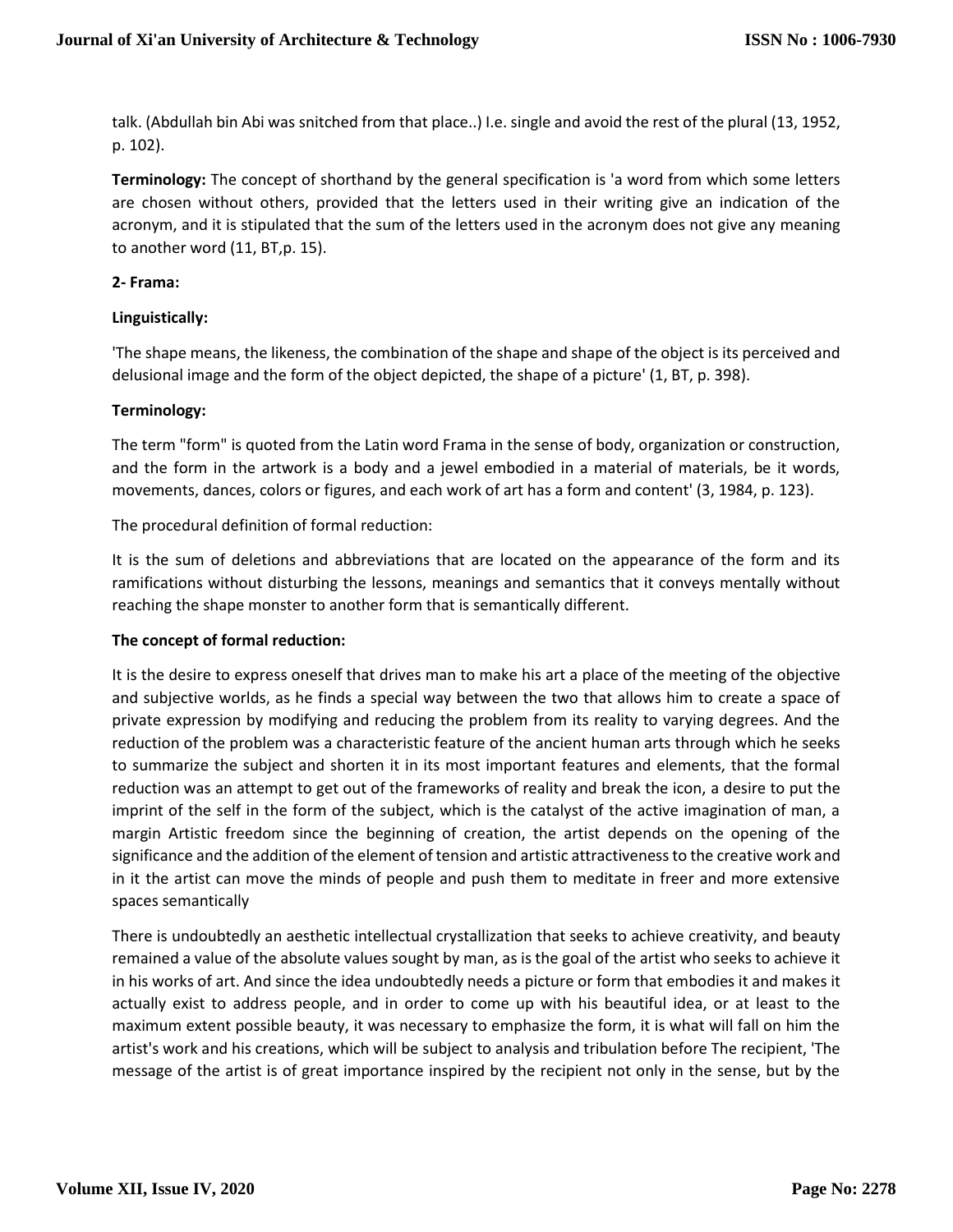form in which he tells us about his feelings and feelings as the artwork has a great energy and a relationship between the same artist and its surroundings' (2,1997, p. 30).

The reduction in the formation of the artwork does not envisage the artist employing symbolic semantic elements, which form the basis in the construction of the foundation in the formation of the artistic achievement and then (its formal construction is addressed to match the formal variations of any of them in order to provide a unified organization consistent in its formal and objective construction, where the artist is keen However, the reduction process does not weaken the expressive and communicative power in the artwork, it seeks, besides providing the element of conformity between form and content, to provide an aesthetic character attracted by the opposite characteristic supporting the visual attraction( 5, 1998, p. 107), as the artist seeks through his reductive treatments in the formation of His work of art, to highlight the data of the compatibility of the form and content in the total output, in support of the building of his communication relations with the recipient in which interpretation, interpretation and analysis overlap in the process of exploration of the structural orientation.

The reductions are based on the orientation of practical thinking supported by the expressive ability to match the symbols employed and to take care of the formulation of ideas through the adaptation and confirmation of the formal construction of the achievement( 8, 1984, p. 57). It must undergo the process of experimentation and identification of mechanisms in the structural process, as well as the detection of the receiving process of the recipient, along with a number of real-time variables according to the orientation of the formative idea and what it is and the suitability of treatments for aesthetic performance formal, as the artist has the freedom and ability to create multiple and varied formulas in the formation of his works, with his emphasis on the express ionic consensus and the realization of the participation between the reader and the artist, he is here subject to the process of partial analysis of composition, and then develops a structural structure and new bonding relationships, and provides new visions to build the formative idea, By adapting the construction of these parts to the partial reduction process, which includes manipulation (the overall structural characteristics of the shape or some of them (shape, color, line, contact, dimensions, optical value, direction), and re-linkages in support of overall construction, resulting in the transformation to form a new building system that possesses Ability to communicate with the recipient)

#### **Reduction in the pottery of ancient Iraq:**

The form was and still is the first means of communication by the artist through its semantic structure and throughout history, and the images of art (separated over time from its origin to begin to develop its own innate potential0 forms painted on the pottery ego are mostly two-fold editing drawings and the process of dropping the idea And turn it into a composition that is in fact the process of forming a pattern of relationships that form those subjects drawn with all stages of development in the vision of forms, each form must have the characteristic of an organic entity and be complete and integrated in itself, which is called (configuration) because it contains a special system of Closed relationships that produce the socalled unity where vacuum tension and similarity are important relationships that help to form the unit 0 The transformation in the flat shape painted on the surfaces of pottery has passed through stages of transformation in the structures of geometric, plant, human and animal forms where the forms were developed and ( Reduced and stripped over thousands of years in terms of work and idea, the shape goes hand in hand as the piece of pottery has a visible message in its form, color and message when we touch it in our hands (4, 2007, p. 15-16)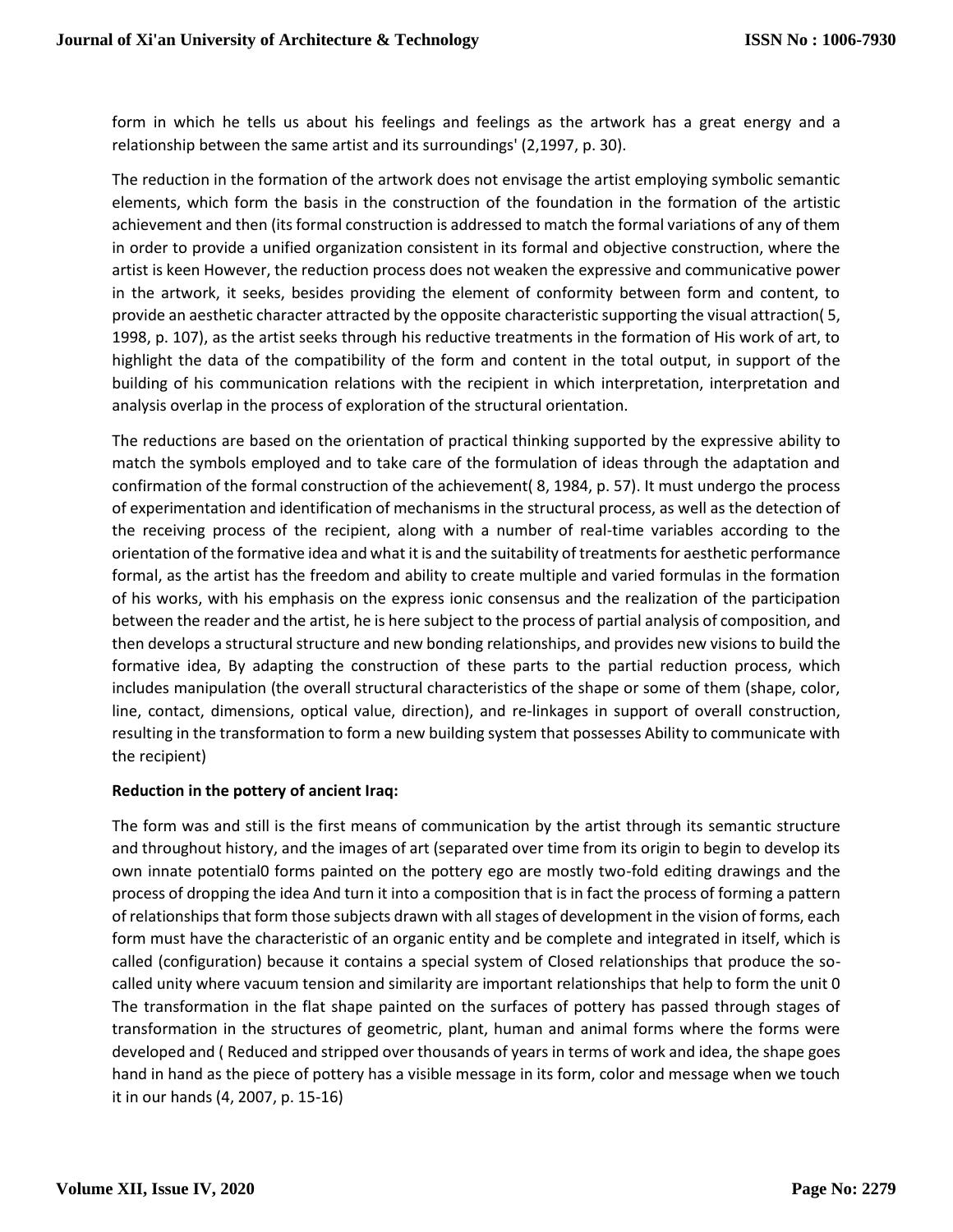The pre-blogging era occupied a great importance in human thought, it established the first building blocks in the construction of human knowledge, from which the features and features of the beginning of the civilized roles began to be the great economic transition and the emergence of the first agricultural settlements, formed the civilized roles in Iraq The old, important historical detail, in which the artist freed pottery and his drawings and figures carved on his surface from the power and definitions of the familiar reality, to the reduction of forms towards images that departed from the iconoclastic formulation and conformity to nature.

### **- Formal reduction in Islamic ceramics**

Islamic art is one of the arts based on intellectual and cultural criteria, where it is distinguished by a different personality from the rest of the arts. It became a site of interest and study in various fields and the Muslim Arabs showed efforts in the field of arts that were with methods and artistic elements borrowed from other arts and regions added to the innovative elements such as types of porcelain and decorations, which are the most wonderful and fertile of what Muslims produced (9, 1973, p. 10).

The ability to delve into the semantics of Islamic art internally needs to possess the responsibility and imagined forces that strip the images of the senses, the activity of imagination and its effectiveness depends on the ability of the official to freedom from the images of the senses to form a new body of taweelation that is not reached by the apparent sense if we leave the sense of the apparent And we moved to the forces of internal perception we saw the degree of abstraction and reduction increases little by little and we found that the imagined forces strip and reduce images more abstract and reducing the abstraction and reduction of sense, it is known that mysticism, they are the most abstract and reductive difference of the senses and delve and deepen in the taweel, so the research was For truth and beauty requires the hopes of thought and the search for the need of Islamic art for a spiritual philosophy that meets the needs of the Islamic era, the Islamic artist has always shown his notes not to seek to simulate reality but to overlook what is worldly in the representation of reduced forms to reach the transcendence of the aesthetic thought of the artist The Muslim is about to portray the symbol of man's height towards Allah (12, 2009, p. 97-98).

The study of Islamic ceramics helps us to shed light on this important aspect of Islamic art, which reached a distinct level in the days of the Abbasid caliphate, where the ability of the Muslim potter in general and Iraqi in particular was manifested, to be characterized by the ceramics with originality and distinctive creativity, it is an art resulting from an artistic vision of it Its independence, and the importance of porcelain is due not only to the technology that distinguishes it, but also to the drawings of the human and animal and the reduced and abstract plant and geometric decorations, which shorten the aesthetic of Islamic art, thus realizing the idea of Islamic civilization in transcendence and proverbs (7, 1981, p. 40).

Through the above we find that the character of reduction was inherent to the characteristic of abstraction, which is the characteristic of abstraction that prevailed in Islamic arts and more accurately in the decorations of Islamic arts, where it gained great importance through the philosophy of Islamic thought through prohibition as mentioned above, so the Muslim artist came to Focus on the character of abstraction and formal reduction, in his works, whether functional or artistic.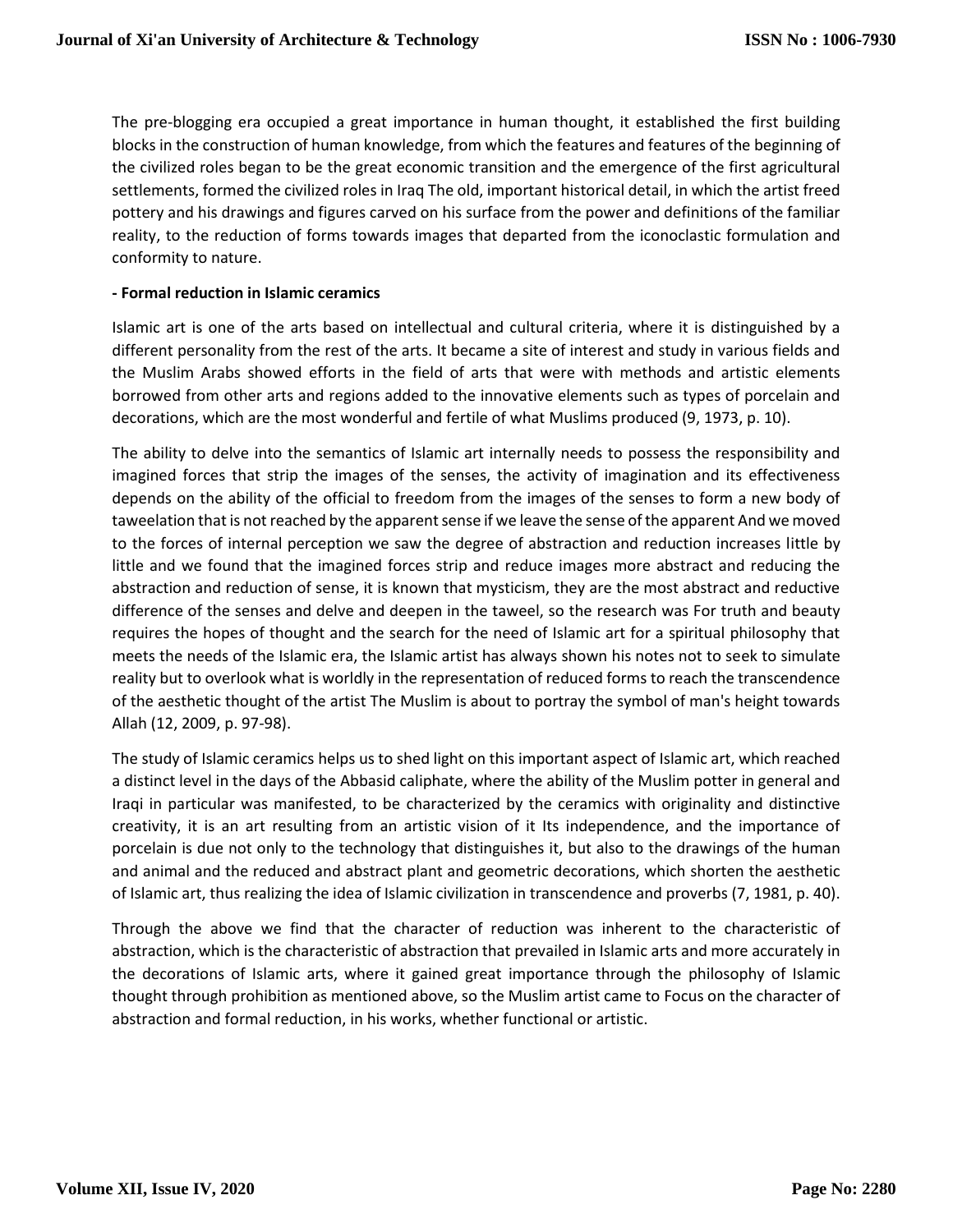## **Contemporary Iraqi ceramics:**

Contemporary Iraqi ceramic art stands in various ways between several paths that characterized contemporary art in Iraq in general, in talking about the problem resulting from the shock of modernity faced by art in Iraq and the ability of the Iraqi artist to absorb and represent it, and between the problem of existence between the obsessions of heritage and contemporary, and between The power of the past and the enormous artistic achievements of ancient Iraqi art as a with history and heritage of the dominant centers of the space form meaning of the artist and the recipient alike.

Porcelain is characterized by a special position that makes it more concerned with these problems than the rest of the arts, because it belongs cognitively, formally and aesthetically to an ancient history that no philosopher or artist can ignore, it remains a firm authority beyond the limits of the mind in terms of its dominance over technology, methods of formation and general belonging.

'There are two overlapping tendencies to crystallize the Iraqi ceramic form, in what is ancient and in the renovations that have taken place since the middle of this century. Despite the time difference between the earliest civilized times, those in which art was inseparable from belief and the whole of social history, and the modern era in which the artist tried to recreate the masks of the past while at the same time making them modern in character' (10, 2000, p. 89).

In the search for modernity on the one hand and the establishment of artistic identity on the other, Iraqi potters found themselves attracted to the achievements of Iraqi ceramics with all its wealth of Mesopotamia, Islam and popularity, which became a huge heritage. At the same time, they found that the spirit of Iraqi ceramics was full of elements of abstraction, reduction and non-moldova, which helped bring them closer to the paths of modernity, its aspirations and its forms, which always seek the new.

#### **Previous studies:**

After searching and seeing many of the letters and frameworks published and unpublished and following the pages of the Internet did not find the researcher a previous study approaching the current research in its limits and problem and its goal and results.

#### **Indicators of the theoretical framework:**

- Reducing the problem was the hallmark of the ancient human arts through which he seeks to summarize the subject and shorten it in its most important features and elements.

- The character of reducing forms, alteration and abstraction was inherent to the consciousness of man in expressing his vision.

- The artist in the civilization of ancient Iraq came to the flat and reduced forms and the paradox of reallife images and away from complex formulas, symmetry and adherence to proportions and order.

- The treatment of different forms by the artist has highlighted the phenomenon of formal taweel.

- The prohibition in Islam played a role in showing different types of arts that distinguished itself from other arts.

- The crystallization of Islamic thought based on prohibition has led to the emergence of elements of abstraction and formal reduction.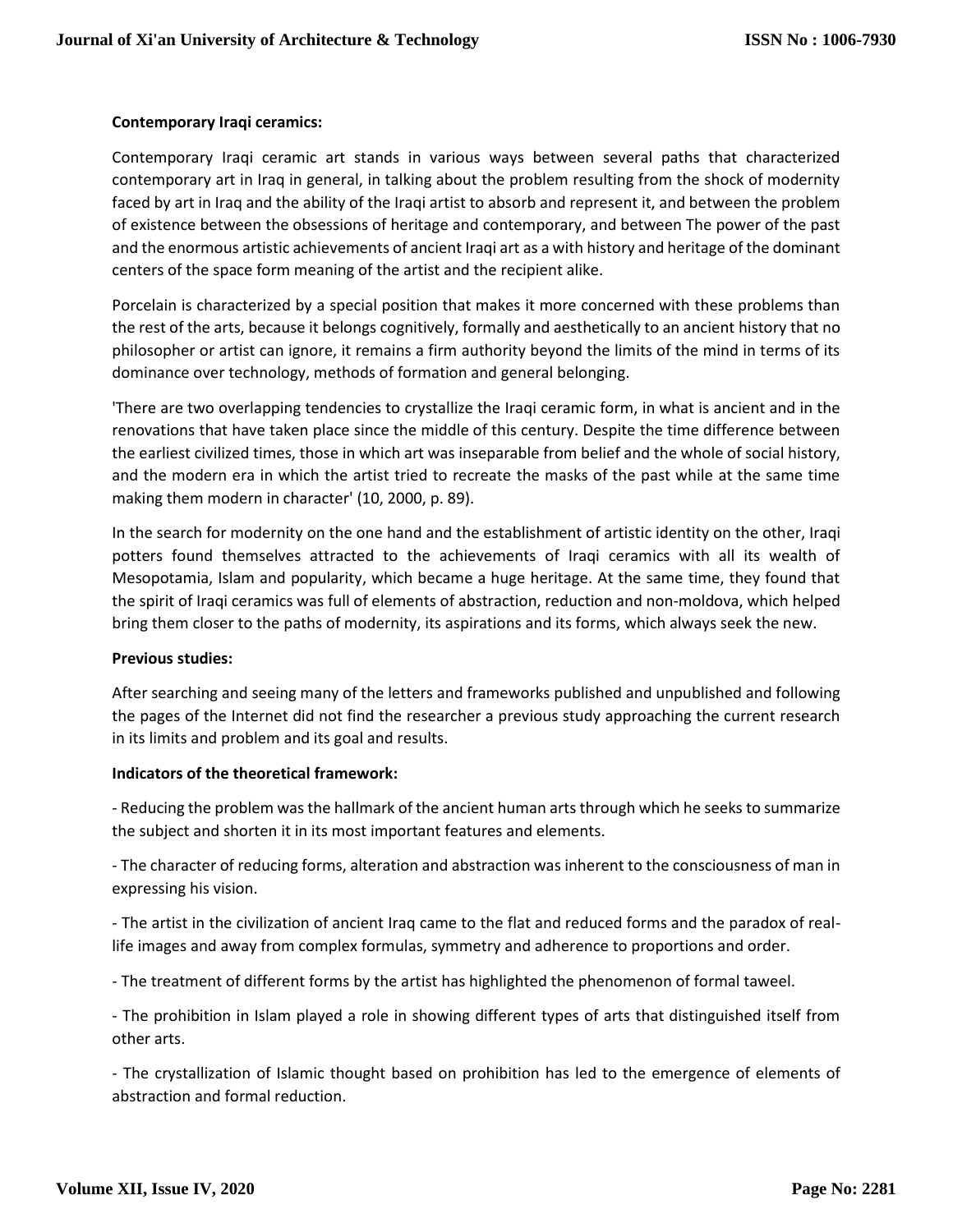- The reduced animal and organic forms have been associated with the historical background of the ancient Iraqi arts.

- The diversity of artistic movements played an important role in the crystallization of artistic ideas and the emergence of new visions in the artist embodied by the projections of these ideas and visions on the forms carried on the works, emerged cubism, symbolism, abstraction and other artistic movements.

- The artist, through his resort to flat and reduced compositions and the irony of the realistic image, was not the result of inexperience, as much as it was done on his own, as he did not confirm the things by themselves but the independent formal compositions of the artistic text.

### **Research Community**

A society for researching published and illustrated ceramic works related to the objectives of the research, produced by Iraqi potters, included the research community on (16) ceramic work, which the researcher was able to find within the duration of the research, and in accordance with the justifications of the current research and its limits.

### **Sample search**

The researcher selected the research sample, numbering 4 ceramic works, intentionally, and related in achieving the goal of the research.

### **Search tool**

The researcher used the 'observation' as an 'analysis tool' by observing contemporary Iraqi ceramic works and also relied on intellectual, aesthetic and artistic indicators produced by the theoretical framework.

## **Research methodology**

The researcher adopted the method (descriptive analytical) in analyzing the research sample and reaching its goal.

## **Model (1)**



**Artist (Saad Shaker) Name of work (Girl and Dove) year of production (2001)**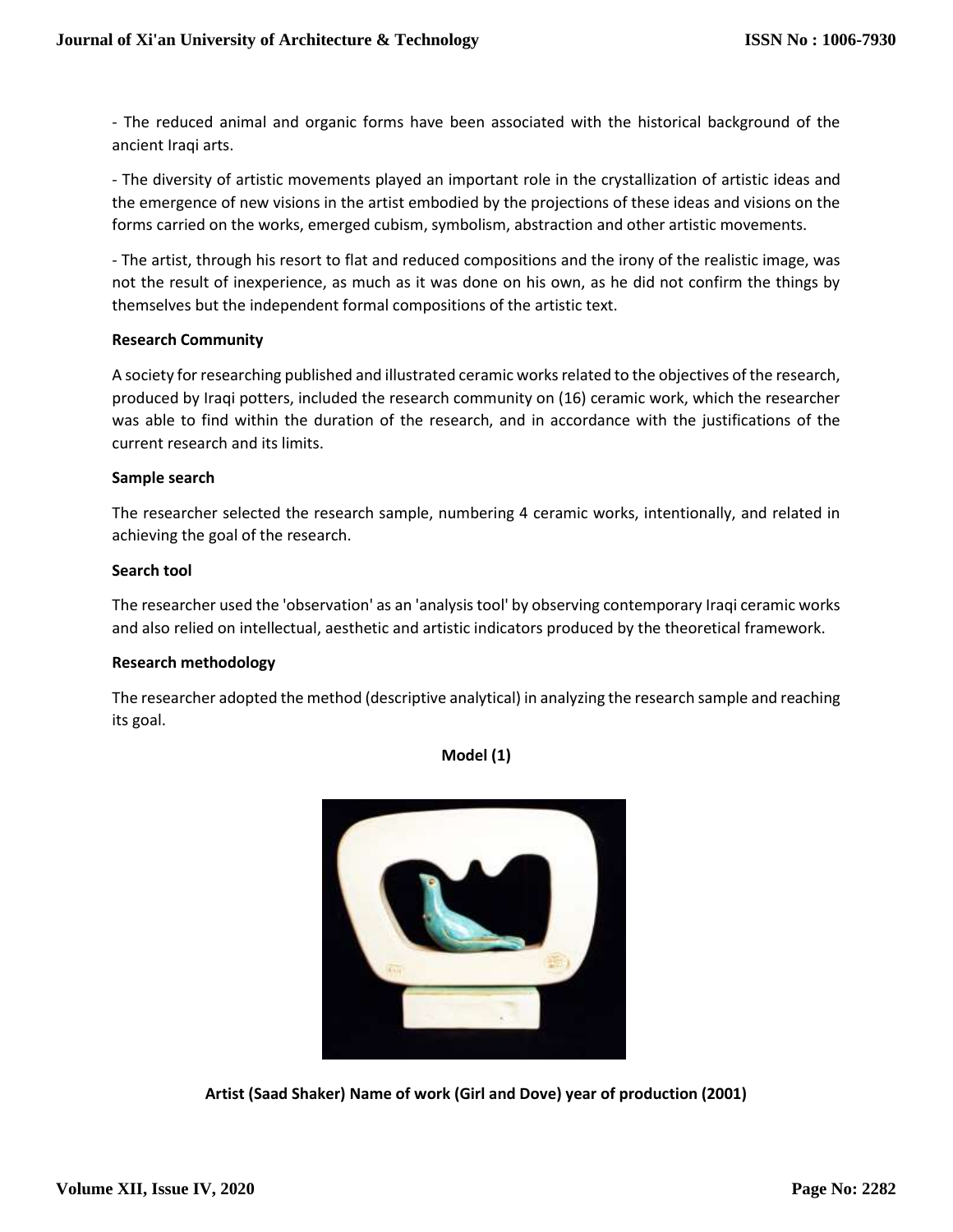Ceramic work consists of two forms containing one of the other, the general shape of this composition is a clear geometric design through the shape of the square which pulled its ribs in some corners to get a flexible shape in its outlines, and has emptied the shape of the box from the inside leaving internal space in addition to the movement of the flexible line Hanging from the top like a wave of water hides behind the symbol of women. The bird (dove) which took the position of stability compatible with the general lines of work (external and interior) and which seems the girl embraced her to her chest as gives the square shape of the inside, in the form of a flying plane, came as symbols with expressive connotations and is very simple, as embodied in the ceramic work is an important factor, which is the transformation of ideas into forms and intellectual contents in addition to the presence of the element of abstraction strongly in ceramics through the transformation of these realistic forms (girl) into reduced geometric shapes, while the color of the shags with spiritual significance in the civilization of ancient Iraq as well as derived from Islamic art He had achieved with the Ukraine merged into a single work to reveal the secret of fusion and formal it that gives the work in his visual vision a chance to catch the beginning or the end with the opportunity to break out of the ordinary in an attempt to break out of the traditional form into a reduced ceramic form.

The nature of the formal reduction is formed in this ceramic work, through the formation of the shape (girl) in this abstract body, with a design character imposed on the composition generally a structural dye, based on the interest in the elements of size and color, the size was represented by the artist in the shorthand composition of the two images and specifically what resulted from Its use of the lines representing the frame, then the potter here adopted the reductive colors, to employ it for the colors only, the light and light blue, to indicate the nature of the formal reduction in general and the two colors in particular.



**Model (2)**

**Artist (Shanyar Abdullah) The name of the work (Bismillah Rahman Al-Rahim) Measurements (50 x 70 cm) year of production (1987)**

The ceramic work shows us in the form of blocks and hard bands these geometric blocks refer to the geometric dimension, in addition to the inclusion of these forms writing in the name of God the most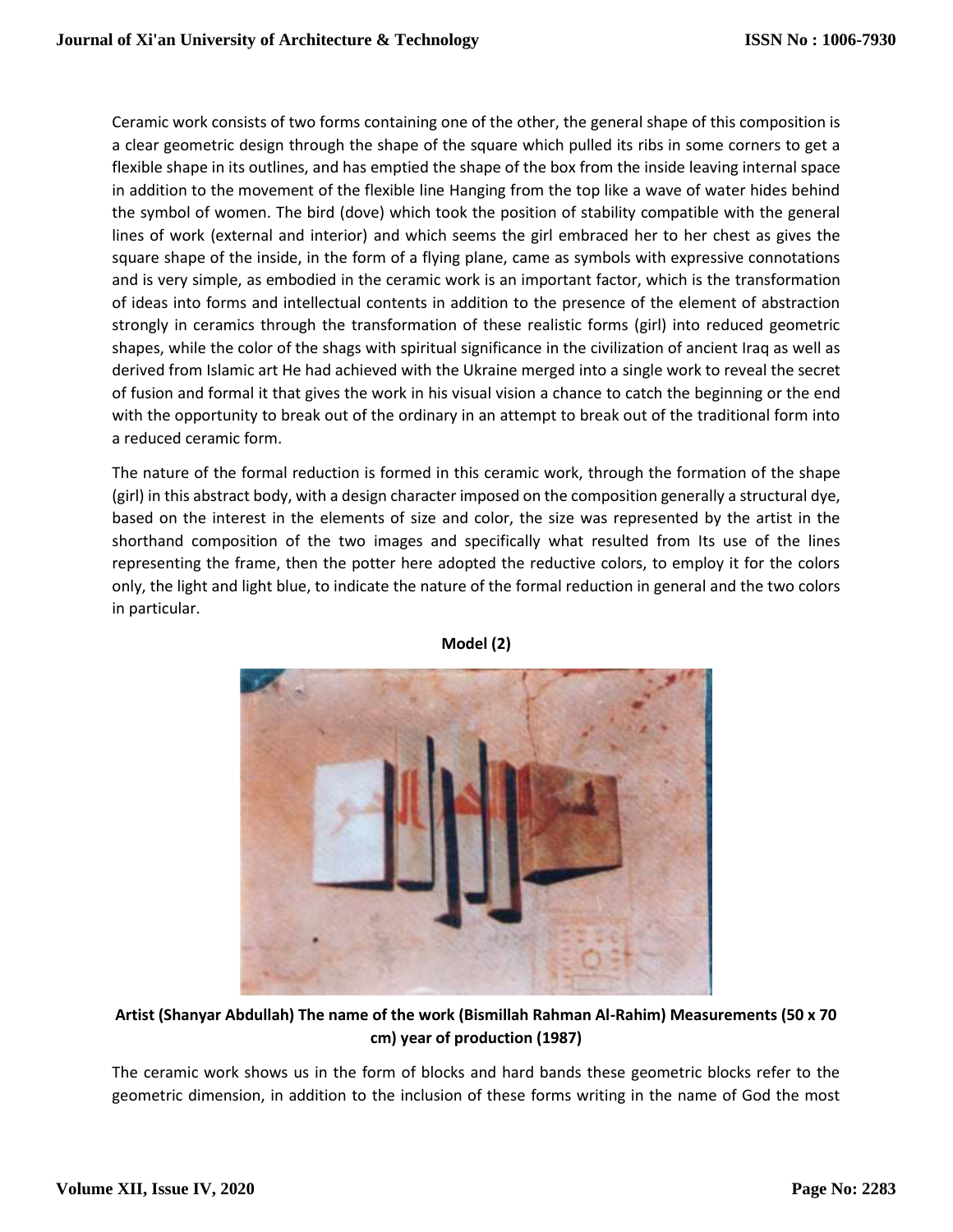merciful in Kufic script, the artist tried to work on the elements of the simple form without complexity. These videos with blocks may represent the artist's simulation of the character of modernity and contemporary to present us a work of art that includes more than one meaning, and the color of pottery has these forms in white and the Ukraine color and the color of the rocks or the word bismillah has a color in red and this indicates the similarity with the technique of that pottery with oxides that were available in the civilization of ancient Iraq.

The potter (Shanyar Abdullah) is interested in presenting his ceramic models with a clear reductive character, as happens in this ceramic work in which the potter employed the basmala (In the name of Allah the Merciful , The compassionate) on a reduced floor, is a set of clear and stereoscopic geometric units, representing a rectangle on the left and another On the right, with four high longitudinal building strips between them, while the words of bismillah distributed on these geometric units, to give them a clear-eyed reduction.

The formal shorthand here is that the potter intentionally did not indicate some letters that disappeared with the clear overlap between the straight bars, because the point under the word B in the word (Bismill) does not exist, and the word "majesty" (God) did not appear from it except (the L) And the letter N in the word (Rahman) is not present, and the letter r in the word (the Compassionate) we did not notice in addition to the points for the letter Y, which he also shortened, from here (Shanyar Abdullah) was practicing a clear reduction of the image of the literal composition against a reduced background Also to a group of clear elongated embodiments, the effects of Islamic civilization in this work appeared to be of vinegar The word basmala, as well as the influences of modernity through the engineering formation of the shapes.



**Model (3)**

**Artist (Maher Al-Samarrai) The name of the work (from the effects of the natural environment) measurements (50 cm) year of production (2001)**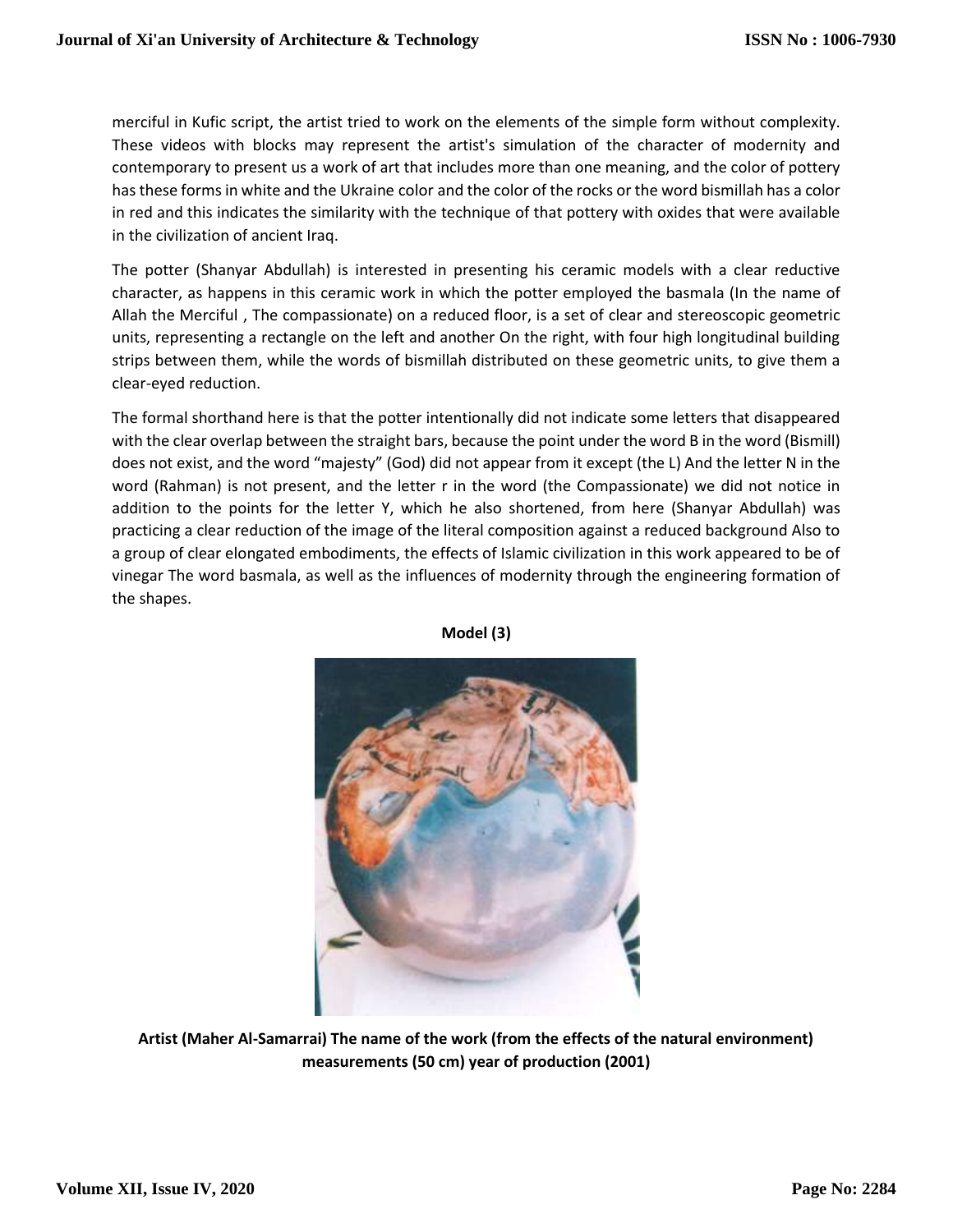The artwork represents the shape of a ball but it is incomplete from the top and has left the upper area of it intentionally to make a space for its work to write in Kufic script and the color of the ball in light blue is a sign of the color of water and the upper area in earthy color is an indication of the color of the earth and has the color of writing in black And red as well as curves that may resemble the terrain or waves of water, the potter Maher Al-Samarrai, reduced the upper part of this composition to an area of professional work and specifically in the area that was used as a ground to achieve the reductive dimension of forms and heats employed by the Samurai, Therefore, the potter here was very interested in finding a consensual relationship between the reductive area at the top (biblical) and the large part of the ball which took the function of the base and its color with a gradual mixture of light blue (samy) with the observation of its use of a special technique of transparency added a kind of Transparency on the surface of the ball.

The artist distributed his writings scattered at the top of the composition as a reference to the visual significance of those writings, which he was interested in drafting according to the Kufic script treatments. We find here that the artist has treated his artwork with metaphors from the cultural heritage represented by Islamic civilization through writings in Kufic script, and influenced the artist by modernist tendency through his technical treatments and artistic output of his achievement.



# **Model (4)**

# **Artist (Mohammed Al-Oraibi) The name of the work (man and woman) measurements (50×55 x 12 cm) year of production (1995)**

The artwork is a ceramic composition of two clusters of varying size, the first achieved dominance of a larger size than a second, as well as the surface of the two clusters included circular black shapes that appeared prominently, giving a major attraction where the point of attention meets and from which the eye proceeds examining the entire structure of the ceramic composition Moreover, the work was dominated by the earthy color that occupied the entire work space.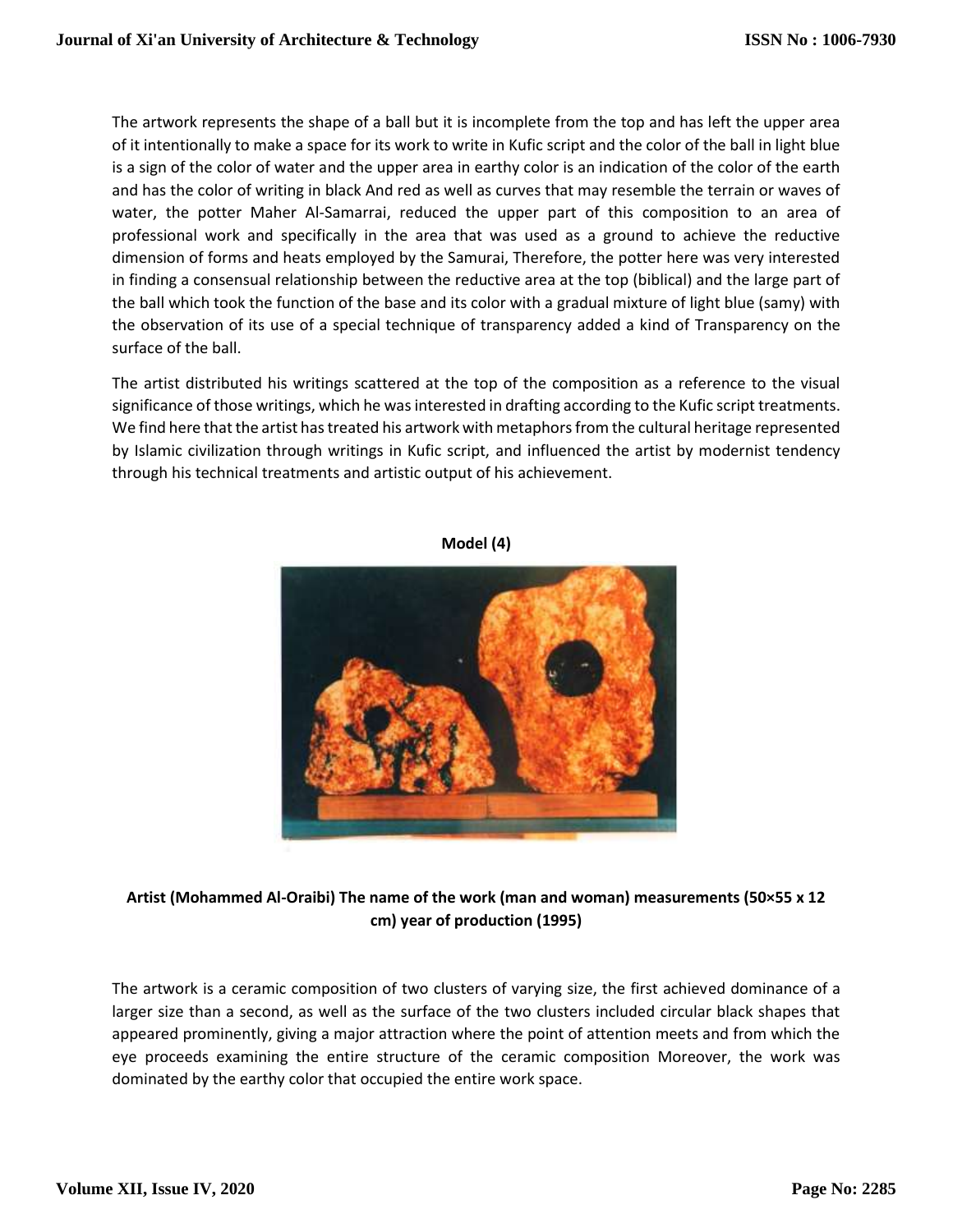Here the artist has envisaged the modern taste in the treatment of mass, in the assignment of the specificity of the form and its representation with an irregular appearance and an irregular mass of zigzag borders, which achieved an abnormal dynamic rhythm systems with great interest and experience based on the accumulation of quantitative knowledge in the output of its artistic aesthetic appearance.

Where the composition of the sculptural pottery here leads to the reliance on the technical treatment of the material, based on the presence of a sculptural composition representing both vertical and horizontal blocks, which represented the artist in a composite form of (man and woman) which was emphasized in many ceramic and pottery models sculpture until his style was printed later The composition here is a hypothesis through which the formal image of men and the formal image of a woman is reduced.

And that the dominant honey color on the work surface came to reveal the achievement of a general unity that combines the atmosphere of work as a whole, so the formal unit came achieved in the composition of the ceramic through the relationship of the part to all within or within the general formative space, that the formula of formal reduction in the presentation of these two models of the artist represents In recognition of the diversity of technical performance in finding new mechanisms in Taweel and analyzing and interpreting the real picture and referring it to a reduced image as it happens in this work, and that the artist was creative in the development of the formal appearance that distinguishes the forms in taking them out of their realism and introducing them in the style of art with the goal of aesthetic and artistic values Consistent with contemporary taste.

## **Results of research:**

1- The contemporary Iraqi potter emphasized the formal reduction of works of art of various kinds, as in the research samples.

2- Stay away from the unfamiliar works of art through the inclusions of modernity in most ceramic works of art.

3- The transformation of the works of art from functional to aesthetic, which depends on intellectual philosophies and projections on the forms accomplished.

4- The contemporary Iraqi potter sought to achieve the formal reduction in ceramic achievement at the level of form and content, when the familiarity and stability towards the metamorphosis was exceeded.

5- Through contemporary Iraqi ceramic work about a wide world of semantics, at a time when ideas and concepts became confused and paradoxical to their centrality, the reduction and distortion of the features and manifestations of the human form extended above the natural phenomenon to a symbolic image expressed as in the sample (1, 3)

6- The Iraqi potter emphasized the metaphors of the ancient Civilization of Iraq, Islamic civilization and modernity methods as in the sample (1, 2, 3, and 4)

7- The Iraqi potter handled some ceramic works within the formal reduction through borrowing from the environment or the earth as an indication of the deep connection between him and the motherland as in the sample (3, 4).

8- The contemporary Iraqi potter explores the meanings of the whole that reveal what it is in the way and how he has followed it to achieve a work of art that penetrates in essence a huge number of units and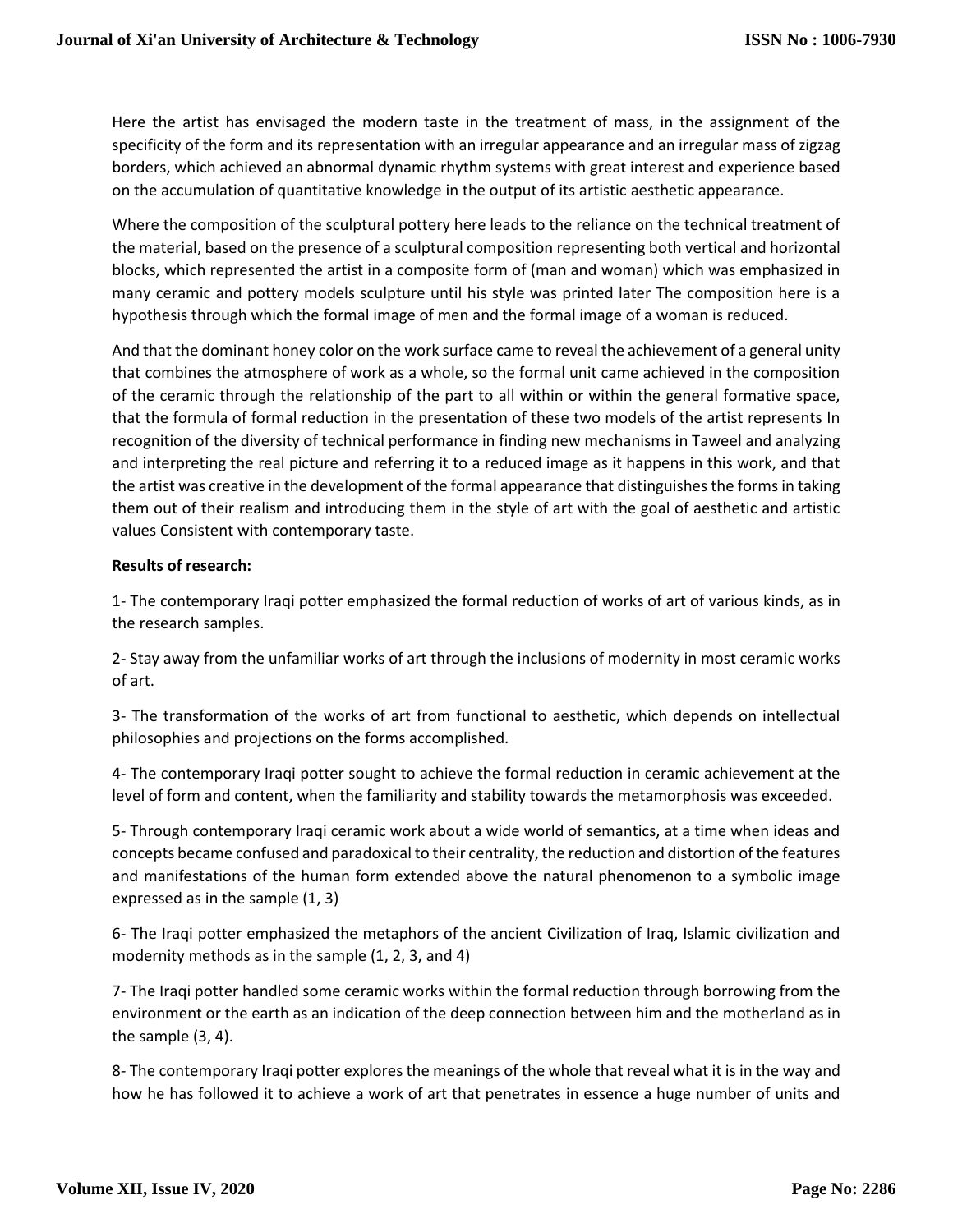vocabulary interacting and inherited and the environment on the one hand and the desire to decide in the spirit of contemporary on the other, within modern artistic contexts.

### **Conclusions**

1- There is no clearly visible Iraqi ceramic form, which we may consider a distinctive modern feature or a second.

2- The contemporary Iraqi potter practiced the reduction in ceramic form when he seemed less interested in analogy and iconography of the assets.

3- The style of the contemporary Iraqi potter expressed his needs and his own aspirations; he is free to invent a new style determined by nothing but his imagination and his own experience.

4- The contemporary Iraqi potter was not isolated from the inherited historical references that influenced his works and philosophical ideas.

#### **Sources:**

1- Ibn Manzour, In Language and Media, Dar Al Mashreq, Beirut, B.T.

2- AL-assam, Aasem Abdul Amir, Aesthetics of Form in Modern Iraqi Painting, Unpublished Doctoral Thesis, Faculty of Fine Arts, University of Baghdad, 1997.

3- AL-Shall, Abdul Ghani al-Nabawi, Terminology in Art and Art Education, King Saud University, Riyadh, 1984.

4- Al-Azzam, Abdul Hadi Mohammed Ali: History of Prehistoric Pottery, Semia Design and Printing, Baghdad, 2007.

5- Al Ghanimi, Abdul Jabbar Mendel, Declaration between Theory and Practice, Dar Al-Bazourdi, Amman, 1998.

6- Al-Munajjid in Language and Media, Dar al-Mashreq, Beirut, 1986.

7- Zaki Mohammed Hassan: The Arts of Islam, Dar al-Raed Al-Arabi, Beirut, 1981.

8- Talaat Hammam Osman, 100 Questions in Press Directing, Al-Furqan Publishing and Distribution House, Amman, 1984.

9- Zainb Mohammed Jassim, Shurooq Falah Hassan, Haitham KR Al-Sharifi, Abdullah Hasan Jabbar, 2019 ''Synthesis of Silver Nanoparticles by Chemical Method and Investigated for Antibacterial Activity'' Indian Journal of Public Health Research & Development, 10 (8), 1163-1168.

10- Adel Kamel: Iraqi Formation, Founding and Diversity, I1, Public Cultural Affairs House, Iraq, Baghdad, 2000.

11- Abdullah Hamad: How to Learn Arabic Shorthand, Dar al-Ra'ad, Beirut, B.T.

12- Iyad Abdul Rahman Amin: The Problem of Interpretation in Arab-Islamic Art, I1, Dar al-Friends, Baghdad, 2009.